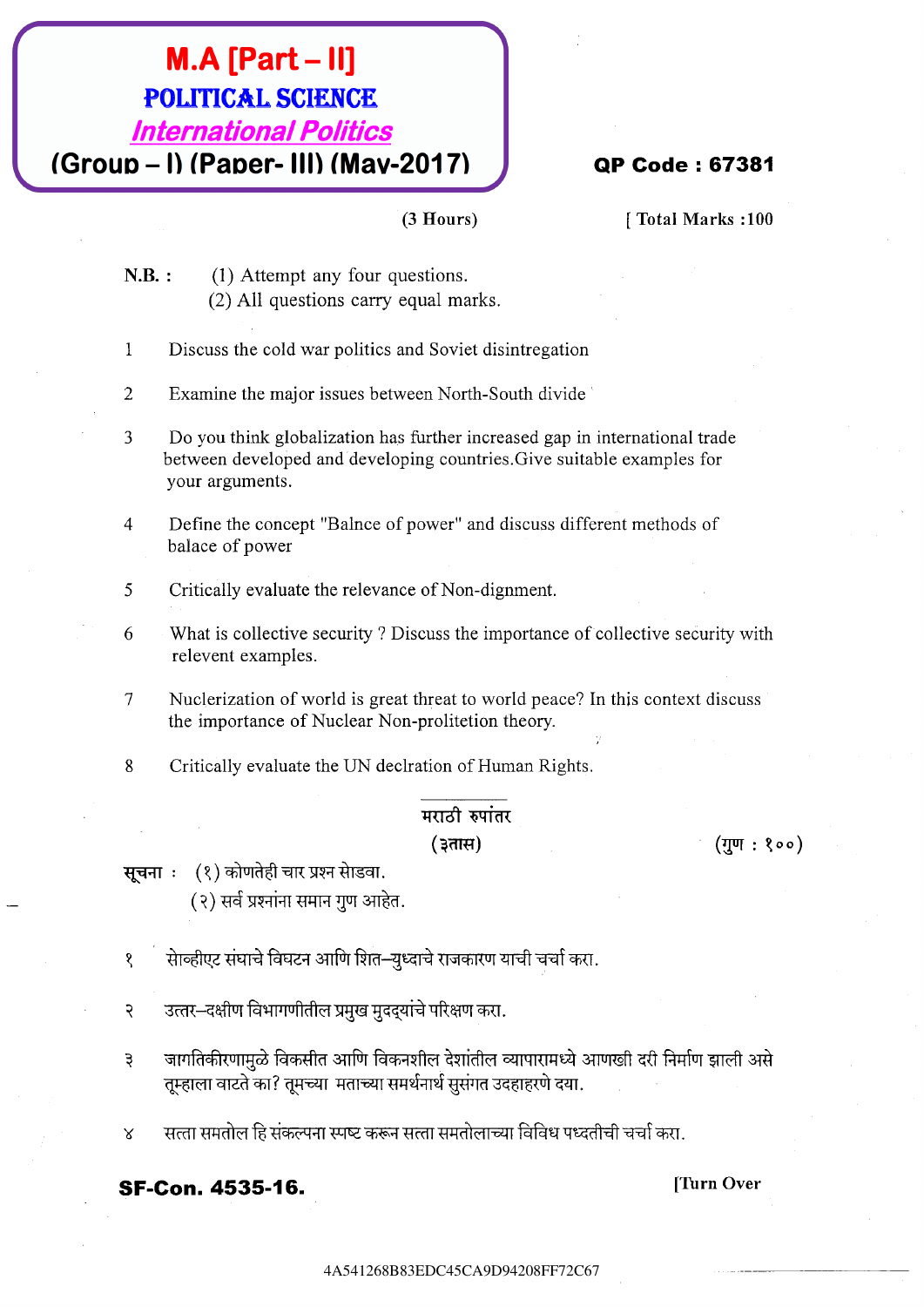#### QP Code: 67381

 $\overline{2}$ 

अलीप्ततावादाचे प्रासंगीक काय आहे याचे समीक्षकपणे मुल्यमापन करा.  $\mathbf{Q}$ 

सामुहीक सुरक्षा काय आहे? सामुहीक सुरक्षीततेचे महत्व वेगवेगळी उदाहरणे देऊन स्पष्ट करा.  $\epsilon$ 

जगाचे अण्वीकरण हे जागतीक शांततेला धोका आहे. या संदर्भात अणू प्रसार बंदी कराराचे महत्व सांगा.  $\overline{v}$ 

संयुक्त राष्ट्र संघाच्या मानवी हक्क जाहीरणाम्याचे समीक्षकपणे मुल्यमापन करा.  $\bar{\mathcal{L}}$ 

#### **SF-Con. 4535-16.**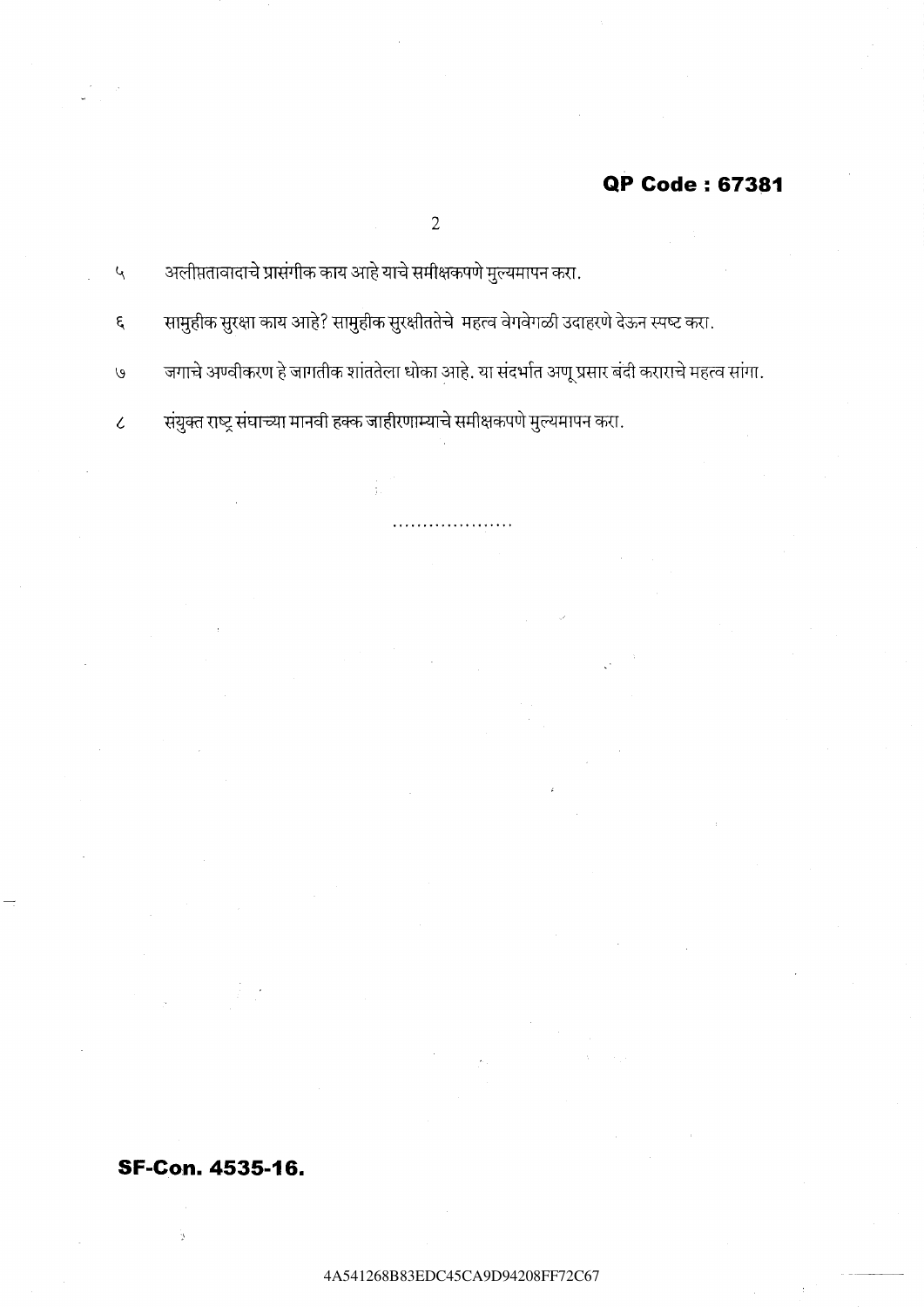### **822.2222 C27**<br> **BOLTICAL SCIERCICE**<br> **POLUTICA Administration**<br> **POLUTICA Administration**<br> **C31 Diprosection extrempt in all**  $\frac{1}{2}$  **All operation extrempt in all**  $\frac{1}{2}$  **All operation extrempt in all<br>
23. All operat M.A. [Part - II]**<br> **C27AFCADEA**<br> **C27AFCADEACA4D1E91922C27AFC1FCADEA2D17**<br> **C27AFC1FCADEAA4D1E9452C27AFC1FCADEA**<br> **C27AFC1FCADEA**<br> **E27AFCADEA**<br> **C27AFCADEAA4D1E912C27AFC27AFCADEA**<br> **C27AFCADEA**<br> **C27AFCADEA**<br> **C27AFCADE M.A. [Part – 11]**<br> **Public Administration**<br> **CEOUD – 11) Papare + 19) (May-2017)**<br> **CEOUD – 11) Papare + 19 (May-2017)**<br> **CEOUD – 11)** Papare + 19 (May-2017)<br>
21. The University are provide substantial (25 void)<br>
21. The **M.A. [Part – 11]**<br> **COLUME Administration**<br> **CEOUS - Difference TV (MAN-2017)**<br> **CEOUS - Difference TV (MAN-2017)**<br> **N.B.** 12. All questions carry spin murks 12.5 rack)<br>
(2). The carbon derivative spin murks 12.5 rack)<br> **82.2.4.1 FCAT CADEAC**<br> **822C27C2AFCADEACO27**<br> **ECONOMICAL Additional method of the A19 A22C27AFC1FCADEACO27AFC1FCADEACO27AFC1FCADEACO27AFC1FCADEACO27AFC1FCADEACO27AFC1FCADEACO27AFC1FCADEAA4D1E945032C27AFC1FCADEAA4D1E9450 822**C27**AFCADEA**<br> **EDITIES Additional English 2012**<br> **CFOUDI - 11) (Phonor and 2412C27AP2)**<br> **CFOUDI - 11) Among any 4 apachime in all**<br>  $\times$  N = 1) Among any 4 apachime in all<br>  $\frac{1}{2}$  AFC production and y small multi **822**C27**AFCADEA**<br> **EDITIES Additional English 2012**<br> **CFOUDI - 11) (Phonor and 2412C27AP2)**<br> **CFOUDI - 11) Among any 4 apachime in all**<br>  $\times$  N = 1) Among any 4 apachime in all<br>  $\frac{1}{2}$  AFC production and y small multi **822**C27**AFCADEA**<br> **EDITIES Additional English 2012**<br> **CFOUDI - 11) (Phonor and 2412C27AP2)**<br> **CFOUDI - 11) Among any 4 apachime in all**<br>  $\times$  N = 1) Among any 4 apachime in all<br>  $\frac{1}{2}$  AFC production and y small multi **822**C27**AFCADEA**<br> **EDITIES Additional English 2012**<br> **CFOUDI - 11) (Phonor and 2412C27AP2)**<br> **CFOUDI - 11) Among any 4 apachime in all**<br>  $\times$  N = 1) Among any 4 apachime in all<br>  $\frac{1}{2}$  AFC production and y small multi **822**C27**AFCADEA**<br> **EDITIES Additional English 2012**<br> **CFOUDI - 11) (Phonor and 2412C27AP2)**<br> **CFOUDI - 11) Among any 4 apachime in all**<br>  $\times$  N = 1) Among any 4 apachime in all<br>  $\frac{1}{2}$  AFC production and y small multi **822**C27**AFCADEA**<br> **EDITIES Additional English 2012**<br> **CFOUDI - 11) (Phonor and 2412C27AP2)**<br> **CFOUDI - 11) Among any 4 apachime in all**<br>  $\times$  N = 1) Among any 4 apachime in all<br>  $\frac{1}{2}$  AFC production and y small multi **822**C27**AFCADEA**<br> **EDITIES Additional English 2012**<br> **CFOUDI - 11) (Phonor and 2412C27AP2)**<br> **CFOUDI - 11) Among any 4 apachime in all**<br>  $\times$  N = 1) Among any 4 apachime in all<br>  $\frac{1}{2}$  AFC production and y small multi **822**C27**AFCADEA**<br> **EDITIES Additional English 2012**<br> **CFOUDI - 11) (Phonor and 2412C27AP2)**<br> **CFOUDI - 11) Among any 4 apachime in all**<br>  $\times$  N = 1) Among any 4 apachime in all<br>  $\frac{1}{2}$  AFC production and y small multi **822**C27**AFCADEA**<br> **EDITIES Additional English 2012**<br> **CFOUDI - 11) (Phonor and 2412C27AP2)**<br> **CFOUDI - 11) Among any 4 apachime in all**<br>  $\times$  N = 1) Among any 4 apachime in all<br>  $\frac{1}{2}$  AFC production and y small multi **EXAMPERT – HI)**<br> **EXAMPLE CADEACORES**<br> **CONCOUL - 1) (PRODUCE ALSEDING 20019392C21213)**<br> **CONCOUL - 1)** (PRODUCE 14 AND AND CONCOURCE THE SURVEY (THE SURVEY THE SURVEY THAT THE SURVEY THAT THE SURVEY THAT THE SURVEY THAT **EXACT FOR THE VALUE ADVISITED ACCESS CONTRACT CONTRACT CONTRACT CONTRACT CONTRACT CONTRACT CONTRACT CONTRACT CONTRACT CONTRACT CONTRACT CONTRACT CONTRACT CONTRACT CONTRACT CONTRACT CONTRACT CONTRACT CONTRACT CONTRACT CONT 822** C227AFCADEA<br> **EDITIES Administration**<br> **CFOURD - 1) (PRODUCTS 2C27AFC1FCADEAA4D1E94519382C27AFTCADEAA4D1E9451922C27AFTCADEAA4D1E945192C27AFTCADEAA4D1E945192C27AFC1FCADEAA4D1E945459B2019382C27AFC1FCADEAA4D1E94559B201 EXECRECATE - 11)**<br> **POLITIC Additional SCENCERCO**<br> **CGroup - 11) (Paper - IV) (Mary-2017)**<br>
CF ULA DEAA4D-19382<br>
SUB-11 A Lawrence Compaque and Lawrence Compaque and Lawrence<br>
22. The Traditional approach on the Euler Dis **822** C27**AFCADEA**<br> **EQUIDE Additional SCENCE<br>
<b>EQUIDE Additional SCENE A202C217**<br> **EXERCIFCADE A202C217**<br> **EXERCIFCADEA**<br> **EXERCIFCADEA**<br> **EXERCIFCADEA**<br> **EXERCIFCADEA**<br> **CADEA**<br> **CADEA**<br> **CADEA**<br> **CADEA**<br> **CADEA**<br> **CADE EPALA FRATE - HI)**<br> **PUblic Administration**<br> **CROWD - Difference CAT CADEA**<br> **CROWD - DIFFERENT CADEA CONTINENT (THE SURVEY CADEA)**<br> **THE SURVEY CONTINENT ANGULAR CONTINENT (THE SURVEY CAN AFTER SURVEY)**<br>
2.1. Denotine in  $(Group - I) (Paper - IV) (May-2017)$   $(Time: 3 Hour)$   $(3 Four)$

- **N.B :** 1) Answer any 4 questions in all 2) All questions carry equal marks (25 each)
- Q.1. Describe in detail the stages of Evolution of the Discipline of Public Administration.
- Q.2. The Traditional approach to public administration is also known as the Mechanistic approach. Elaborate.
- Q.3. Examine the importance of Civil Services and examine any two theories of Civil Service.
- Q.4. Discuss recruitment, training and promotion for civil servants in India analyzing the various stages in details.
- Q.5. Write a note on Deficit Financing, Public Debt, Accounts and Audit in India.
- Q.6. Define Administrative Laws and State its characteristics and reasons for their growth
- Q.7. What are the forms of Judicial and Executive control over administration?
- Q.8. Critically evaluate the concepts of Judicial and Executive control over administration?
- Q.9. What is E-Governance? State the barriers in its implementation at different levels in India.
- Q.10. Write an essay on Citizen's Charter.

…………………………………………….

**Turn Over**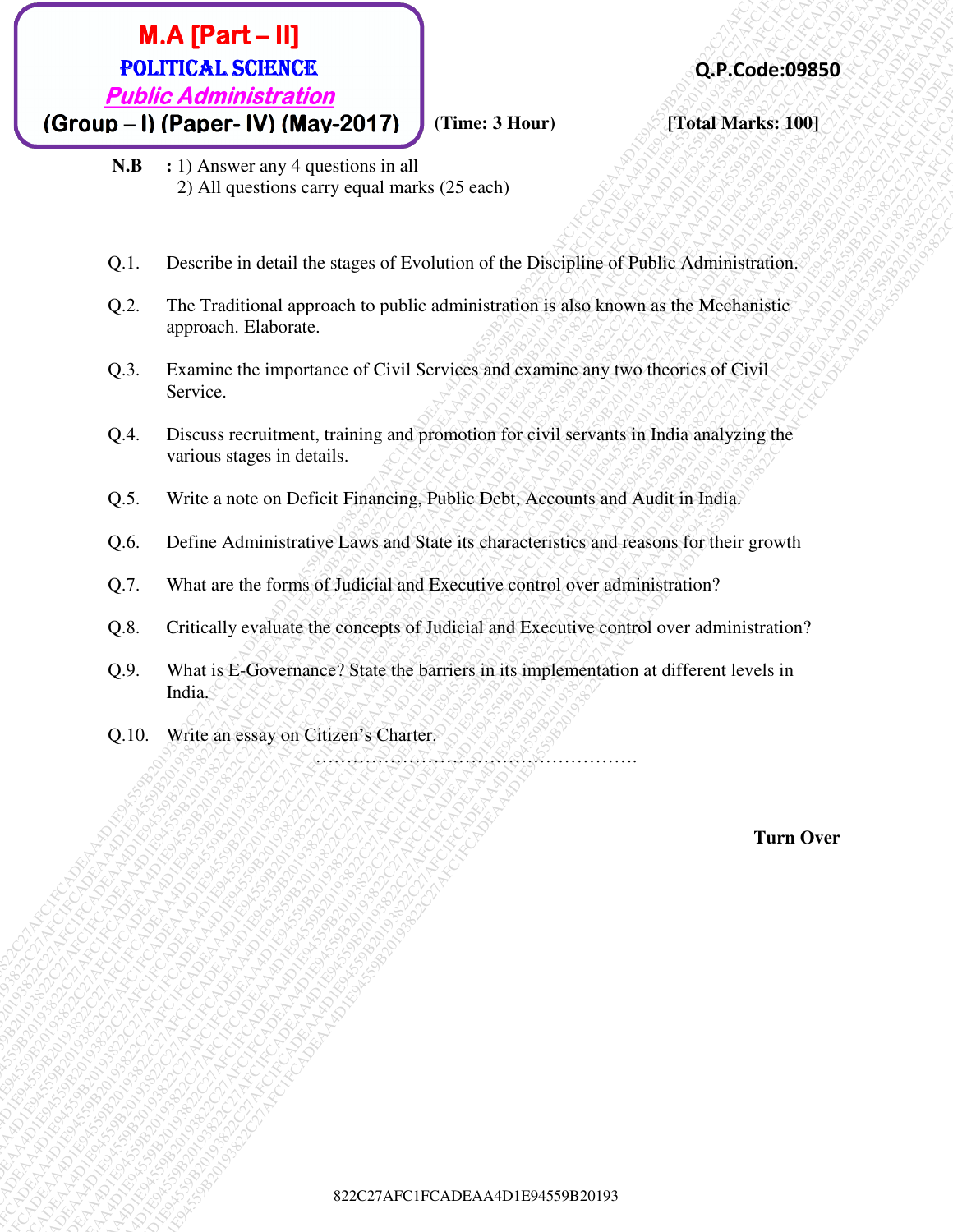$\boldsymbol{2}$ 

- लोक प्रशासनाच्या पारंपारिक दृष्टीकोनाला यांत्रिक/ तांत्रिक दृष्टिकोन असेही ओळखले जाते हे स्पष्ट करा. नागरीसेवेचे महत्व स्पष्ट करुन कोणत्याही दोन नागरी सेवेच्या सिद्धांतांचे परिक्षण करा. भारतातील नागरी सेवकांच्या भरती, प्रशिक्षण आणि बढती या स्तरांचे तपशीलवार विश्लेषण करा.
- भारतातील तुटीचे अर्थसहाय्य, सार्वजनिक कर्ज, खाते आणि लेखापरिक्षण यांवर टिप लिहा. ५.
- प्रशासकीय कायद्याची व्याख्या करून त्याची वैशिष्टये आणि उदयाची कारणे सांगा. ξ.

लोक प्रशासन शाखेच्या उत्क्रांतीच्या पायऱ्यांचे तपशीलवार वर्णन करा.

- प्रशासनावरील न्यायीक आणि कार्यकारी नियंत्रणाचे प्रकार कोणते आहेत. G.
- खाजगीकरण आणि उदारीकरण या संकल्पनांचे वेगवेगळ्या उदाहरणासंह टिकात्मक मुल्यमापन करा.  $\mathcal{L}.$
- ई प्रशासन म्हणजे काय? त्याच्या भारतातील अमलबजावनीत वेगवेगळ्या स्तरांवरील येणाऱ्या अडचणी ९. सांगा.
- नागरीकांची सनद यावर निबंध लिहा.  $80.$

१.

 $\mathcal{S}$ .

३.

X.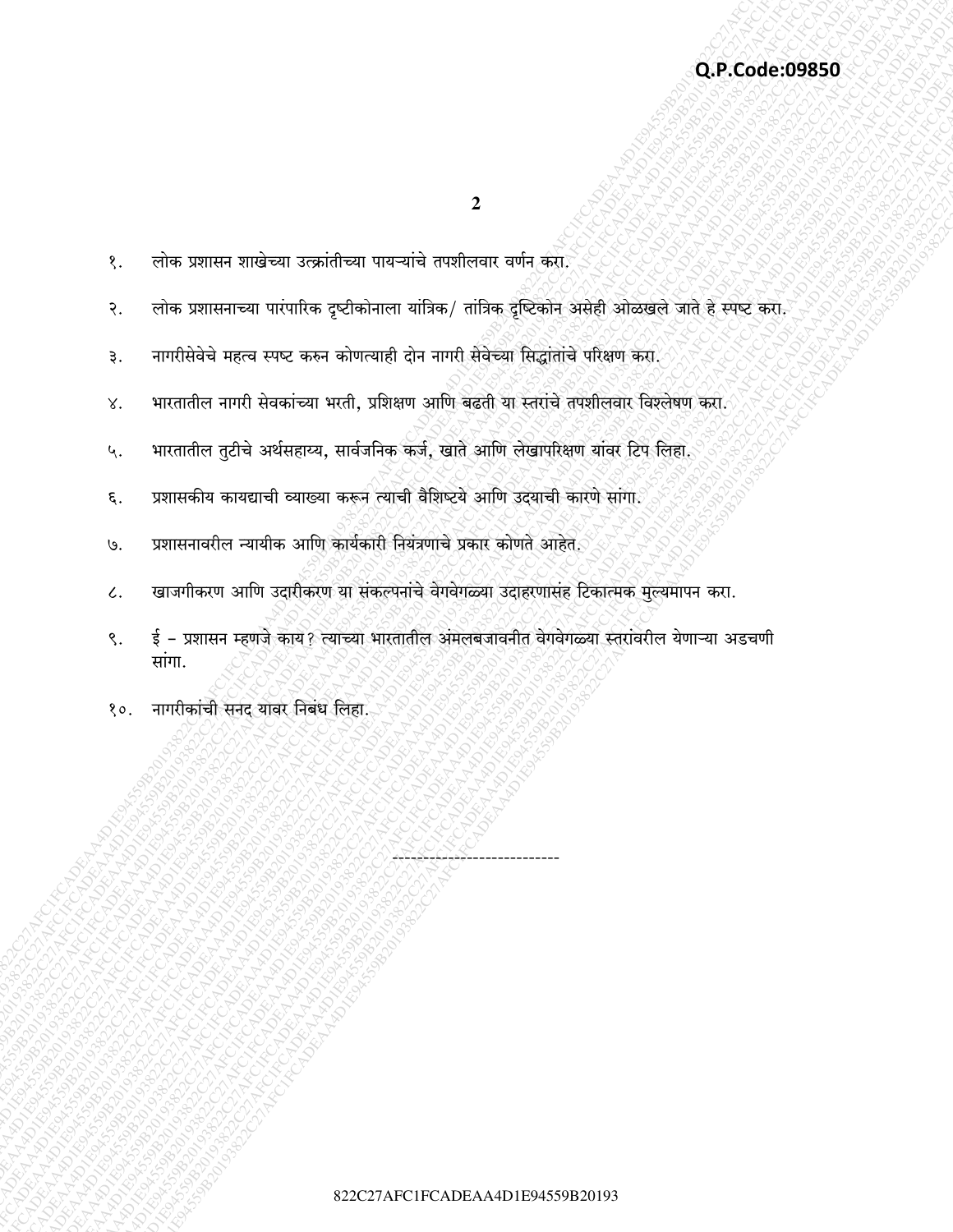## **M.A. [Part 1. II]**<br> **C2DF5C445. CSENSCE**<br>
C2DF6DF1E99BF1-III) (**May-2017)**<br>
(Group - E) (Paper - III) (**May-2017)**<br>  $\frac{20 \text{cos} \text{c}}{1}$  context we can be considered to consider the model of the set of the paper consider **M.A. (Part – H)**<br> **POLITICES ISSNEC 800049**<br>
(Group – E) (Paper – HI) (May-2017)<br>
(Research englishments there there are the second to the most of the second to the most of the second of the second of the second of the s **C2DF5C645F17E9**<br> **C2DF5C445C4501E99B517E9C32BFDC2DF7**<br>
C2DF5C445BFDC2DF5C445BFDC2DF7<br>
THE THEORET IN (MARY-2017)<br>
THE THEORET IN (MARY-2017)<br>
THE THEORET IN (MARY-2017)<br>
RET THEORET IN (MARY-2018)<br>
Q2DF5C45BFDC2DF5C445BFD **C2DF5C445F01E17E9C454501E9C32B139FDC2DF5C445B517E9C32B139BFDC2DF5C445B501**<br> **C3DF5C454517E9C4517E9C45B517E9C445B517E9C445B517E9C32B130BFDC2DF5C445B50158917E9C32B130BFDC2DF5C445B5017E9C45B5017E9C45B5017E9C45B5017E9C45B5017 C2DF5C45FDC2DF5C445B5017E9C32B139E917E9C32B139E917E9C32B139E917E9C32B139E917E9C32B139E917E9C32B139E917E9C32B139E917E9C32B139E917E9C32B139E917E9C32B139E917E9C32B139E917E9C32B139E917E9C32B139E917E9C32B139E917E9C32B139E917E9 C2DF5C445FDC2DF5C445B501E915C445B501FDC445B501FDC445B501E99B517E9C32B139BFDC2DF5C445B501E99B517E9C32B139BFDC2DF5C445B501E912BFDC2DF5C445B501E912BFDC2DF5C445B501E912BFDC2DF5C445B501E912BFDC2DF5C445B501E912BFDC2DF5C445B501E C2DF5C6445-DF5C6445B501E99B517E9C445B501E912BFDC2DF7**<br>
C3PC0UP-E1(Fe0DFE-F1II) (MAV-2017)<br>
Transference increasesure)<br>
R.E. 1. Mississipping Constrained Property interesting the constrained Constrained Property (States a **C2DF5C6445-DF5C6445B501E99B517E9C445B501E912BFDC2DF7**<br>
C3PC0UP-E1(Fe0DFE-F1II) (MAV-2017)<br>
Transference increasesure)<br>
R.E. 1. Mississipping Constrained Property interesting the constrained Constrained Property (States a **C2DF5C6445-DF5C6445B501E99B517E9C445B501E912BFDC2DF7**<br>
C3PC0UP-E1(Fe0DFE-F1II) (MAV-2017)<br>
Transference increasesure)<br>
R.E. 1. Mississipping Constrained Property interesting the constrained Constrained Property (States a **C2DF5C6445-DF5C6445B501E99B517E9C445B501E912BFDC2DF7**<br>
C3PC0UP-E1(Fe0DFE-F1II) (MAV-2017)<br>
Transference increasesure)<br>
R.E. 1. Mississipping Constrained Property interesting the constrained Constrained Property (States a **C2DF5C6445-DF5C6445B501E99B517E9C445B501E912BFDC2DF7**<br>
C3PC0UP-E1(Fe0DFE-F1II) (MAV-2017)<br>
Transference increasesure)<br>
R.E. 1. Mississipping Constrained Property interesting the constrained Constrained Property (States a **C2DF5C6445-DF5C6445B501E99B517E9C445B501E912BFDC2DF7**<br>
C3PC0UP-E1(Fe0DFE-F1II) (MAV-2017)<br>
Transference increasesure)<br>
R.E. 1. Mississipping Constrained Property interesting the constrained Constrained Property (States a **C2DF5C6445-DF5C6445B501E99B517E9C445B501E912BFDC2DF7**<br>
C3PC0UP-E1(Fe0DFE-F1II) (MAV-2017)<br>
Transference increasesure)<br>
R.E. 1. Mississipping Constrained Property interesting the constrained Constrained Property (States a **C2DF5C445B7C42F9C6264501E99B517E9C32B1392C45**<br>
C2DF5C42B5162FDC2DF5C45E61E9E1611E9E161E9E161E9E161E9E161E9E162FDC2OF32BFDC20C45E9E162FDC2OF32BFDC2OF3C45B501<br>
THE THE THE CHANNEL FOR CHANNEL FINITE CONSULTAINS (THE CHANNEL **C2DF5C6C5**<br>
C2DF5C45C92BFDC2DF5C67E9<br>
C2DF5C45C91E99B517E9C32B139BFDC2DF7E9<br>
C2DF5C45E91E9FDC2DF5C67E9FDC2DF7E9<br>
RAD-12-E9GFDC2DF5C67E9FBC3DFDC2DF5C445B517E9C445B517E9C445B517E9E9E9FBC3DF3C445B501E9FBC2DF5C445B517E9C445B **C2DF5C6445B501**<br> **C2DF5C445B501E99B517E9117E9C32B139BFDC2DF7FDC3DF5C445B601E99B517E9117E9115C445B617E9117E9115C645B517E912DF7FDC3DF5C445B617E912DF5C445B517E912DF6C445B617E912DF6C445B617E912DF5C445B5012DF5C445B517E912DF6C4 C2DF5C6445**<br>
C2PFOCUP - EXPERIENCE SIN India<br>
C2PFOCUP - EXPERIENCE SIN INSTEAD (STEP TO ANGELE A CALL THE CONSUMERATION CONSUMERATION CONSULTS)<br>
2.4 Forecast any *P* - metalling corresponds the consumer state of the cons **C2**<br> **C3DF16C445 For C2DF5C445 B501E99 (There. Three Three Three Three Three Three Three Three Three Three Three Three Three Three Three Three Three Three Three Three Three Three Three Three Three Three Three Three Three C2PF5C445 E9ST - H1)**<br> **C2PF6D6FF DC11E99B517E9C32B17E9C32B139BFDC2DF7T001E9C32B139BFDC2DF5C645B5012BFDC2DF5C645B5012BFDC6445B7601E99B517E9C32B139BFDC2DF7T001E9E317E9C32B139BFDC2DF7T01E9E317E9C32B139BFDC2DF7T01E9E317E9C32** C2DF5C445B501E99B517E9C32B139BFDC2DF5C445B501E99B517E9C32B139BFDC2DF5C445B501E99B517E9C32B139BFDC2DF5C445B501E99B517E9C32B139BFDC2DF5C445B501E99B517E9C32B139BFDC2DF5C445B501E99B517E9C32B139BFD

#### **Q.P. Code : 09949**

#### **[Time: Three Hours] [ Marks:100]**

Please check whether you have got the right question paper.

- N.B: 1. Answer any 4 questions in all.
	- 2. All questions carry equal marks (25) marks.
- **Q. 1** Discuss the approaches, concept and methods of analysing state politics in India
- **Q. 2** Describe the role of religion, language and other ethnic factors in determining the formation of states in India.
- **Q. 3** Analyse the role of the three organs of the state government in India.

-----------------------------------------------------------------

- **Q. 4** Examine the role of Trade Unions and the Peasant movements in the emerging issues of regional politics and in the demand of separate statehood.
- **Q. 5** State and explain the salient features of one party dominance period and give reasons for its decline.
- **Q. 6** Comment on the changing role of caste, religion and language in state politics of India.
- **Q. 7** What is the function and the role of Local Government Bodies such as the Panchayat and Nagarpalika in India?
- **Q. 8** How has uneven development affected the Indian Federal polity? Discuss any one issue of demand for autonomy in India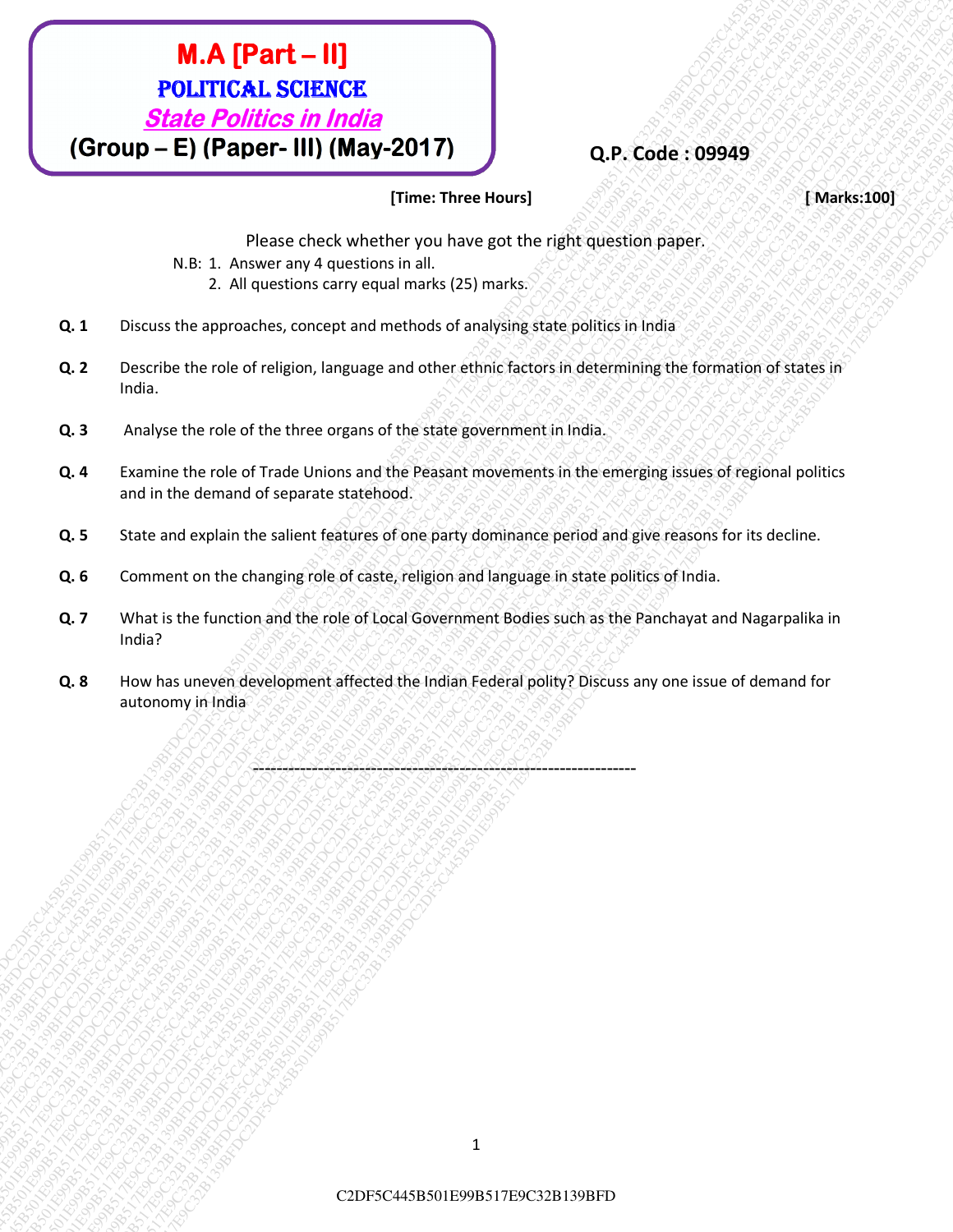#### **Q.P. Code : 09949**

#### **मराठी रुपाांतर**

#### **[**वȯळ**:** तीन तास**] [** गुण**:**१००**]**

Please check whether you have got the right question paper.

- **प्र. १** भारतीय राज्य राजकरणाचȯ ववश्लȯषण, संकल्पना आणण पद्धतींची चचाा करा.
- C2DF5C445B501E99B517E9C32B139BFDC2DF5C445B501E99B517E9C32B139BFDC2DF5C445B501E99B517E9C32B139BFDC2DF5C445B501E99B517E9C32B139BFDC2DF5C445B501E99B517E9C32B139BFDC2DF5C445B501E99B517E9C32B139BFD **प्र. २** भारतातील राज्यांच्या ननर्मातीसाठी धमा, भाषा आणण अन्य जातीय घटकांची भूर्मका कशी आहȯ याचȯ वणान करा.
- **प्र. ३** भारत सरकारच्या तीन अंगाच्या भूर्मकांचȯ ववश्लȯषण करा?
- C2DF5C445B517E9C445B517E9C445B501E99B517E9C32B139BFDC2DF5C445B517E9FDC2DF5C445B517E9C32B139BFDC2DF5C445B501E99B517E9C32B139BFDC2DF5C445B501E99B517E9C32B139BFDC2DF5C445B501E99B517E9C32B139BFDC2DF5C445B5017E9C32B139BFDC2DF7E C2DF5C64599949<br>
Transformers<br>
C2PF5C645<br>
Phenometric content and when the content and the explorer and the explorer and the explorer and one<br>
C2PF6C64501E91E9E1FDC2DF15C445B517E9E1FDC2DF6C445BFDC2DF6C445BFDC2DF5C445BFDC2DF C2DF5C445801E923B139BFDC2DF5C4458501E9C32B139BFDC3DF5C445B5015E9C32B139BFDC3DF5C445B501FDC3DF5C445B501FDC2DF5C445B5017E9E32B139BFDC2DF5C445B5017E9E3C445B5017E9E3C445B5017E9E3C445B5017E9E3C445B5017E9E3C445B5017E9E3C445B5017 C2DF5C445B501E99B517E9C32B139BFDC2DF5C445B501E99B517E9C32B139BFDC2DF5C445B501E99B517E9C32B139BFDC2DF5C445B501E99B517E9C32B139BFDC2DF5C445B501E99B517E9C32B139BFDC2DF5C445B501E99B517E9C32B139BFD C2DF5C646169949<br>
Please check whether you have also check of the control of the section of the section of the section of the section of the section of the section of the section of the section of the section of the sectio C2DF. Code (19949)<br>
Please check whenever you have not live individuants on paper.<br>
T. 1 Hacks are discrete the check when the control of the summarized and the summarized and the summarized and the summarized and the summ C2DF. Code (19949)<br>
Please check whenever you have not live individuants on paper.<br>
T. 1 Hacks are discrete the check when the control of the summarized and the summarized and the summarized and the summarized and the summ C2DF. Code (19949)<br>
Please check whenever you have not live individuants on paper.<br>
T. 1 Hacks are discrete the check when the control of the summarized and the summarized and the summarized and the summarized and the summ C2DF. Code (19949)<br>
Please check whenever you have not live individuants on paper.<br>
T. 1 Hacks are discrete the check when the control of the summarized and the summarized and the summarized and the summarized and the summ C2DF. Code (19949)<br>
Please check whenever you have not live individuants on paper.<br>
T. 1 Hacks are discrete the check when the control of the summarized and the summarized and the summarized and the summarized and the summ C2DF. Code (19949)<br>
Please check whenever you have not live individuants on paper.<br>
T. 1 Hacks are discrete the check when the control of the summarized and the summarized and the summarized and the summarized and the summ C2DF. Code (19949)<br>
Please check whenever you have not live individuants on paper.<br>
T. 1 Hacks are discrete the check when the control of the summarized and the summarized and the summarized and the summarized and the summ C2DF5C445B501E99B517E9C32B139BFDC2DF5C445B501E99B517E9C32B139BFDC2DF5C445B501E99B517E9C32B139BFDC2DF5C445B501E99B517E9C32B139BFDC2DF5C445B501E99B517E9C32B139BFDC2DF5C445B501E99B517E9C32B139BFD C2DF5C445B501E99B517E9C32B139BFDC2DF5C445B501E99B517E9C32B139BFDC2DF5C445B501E99B517E9C32B139BFDC2DF5C445B501E99B517E9C32B139BFDC2DF5C445B501E99B517E9C32B139BFDC2DF5C445B501E99B517E9C32B139BFD C2DF5C445B501E99B517E9C32B139BFDC2DF5C445B501E99B517E9C32B139BFDC2DF5C445B501E99B517E9C32B139BFDC2DF5C445B501E99B517E9C32B139BFDC2DF5C445B501E99B517E9C32B139BFDC2DF5C445B501E99B517E9C32B139BFD C2DF5C44981E92C49BFDC2DF5C445B501E99B517E9C32B139BFDC2DF5C445B501E99B517E9C32B139BFDC3DF3C445B501E99B517E9C32B139BFDC3DF3C445B501E99B517E9C32B139BFDC2DF5C445B501E99B517E9C32B139BFDC2DF5C445B501FDC2DF5C445B5017E9E3C47E9C32 C2PF5C445B501E92BFDC2DF5C445B501E9C3DF7C445B501E9C32B139BFDC2DF5C445B501E99B517E9C32B139BFDC2DF5C445B501E99B517E9C32B139BFDC2DF5C445B5012B5017E9E32B139BFDC2DF5C445B5017E9E32B139E9E317E9E317E9E317E9E317E9E317E9E317E9E317E9E C2DF5C64591999<br>
Primary C3DF5C445B517E91E9C32B139BFDC2DF5C445B517E9C32B139BFDC2DF5C445B517E9C32B139BFDC2DF5C445B517E9C32B139BFDC2DF5C445B517E9C32B139BFDC2DF5C445B517E91E9C32B139E9C32B139BFDC2DF5C445B517E9FDC2DF5C445B517E9 C2DF5C6465C9949<br>
TC2DF5C445E617E99B517E92E3C38BFDC20E38BFDC2DF5C445B517E9PEC<br>
TC1 Heridia area and Side Company ideas on the particular particle company is the set of the set of the set of the set of the set of the set of **प्र. ४** व्यापार संघटनची भूमिका आणि क्षेत्रीय राजकारणाच्या उद्योन्मुख मुद्दयांवर शेतकऱ्यांच्या हालचालींची आणि स्वतंत्र राज्याची मागणी लक्षात घ्या?
	- प्र. ५ राज्य आणि एक पक्ष वर्चस्व कालावधी ठळक वैशिष्टय आणि त्याच्या नाकारण्याची कारणे द्या?
	- **प्र. ६** भारतातील राज्य राजकारणातील जात, धमा आणण भाषा बदलणार भूर्मका टटपणी करा?
	- **प्र. ७** भारतातील पंचायत आणि नगरपालिकेसारख्या स्थानिक सरकारी संस्थाचे कार्य आणि कार्य काय आहे ते र्लहा.
	- **प्र. ८** असमान विकासामुळे भारतीय संघज्यायी राजवटीवर काय परिणाम झाला आहे? स्वायत्तता भारत सरकारच्या मागणीच्या कोणत्याही मुद्दयांवर चर्चा करा.

-------------------------------------------------------------------------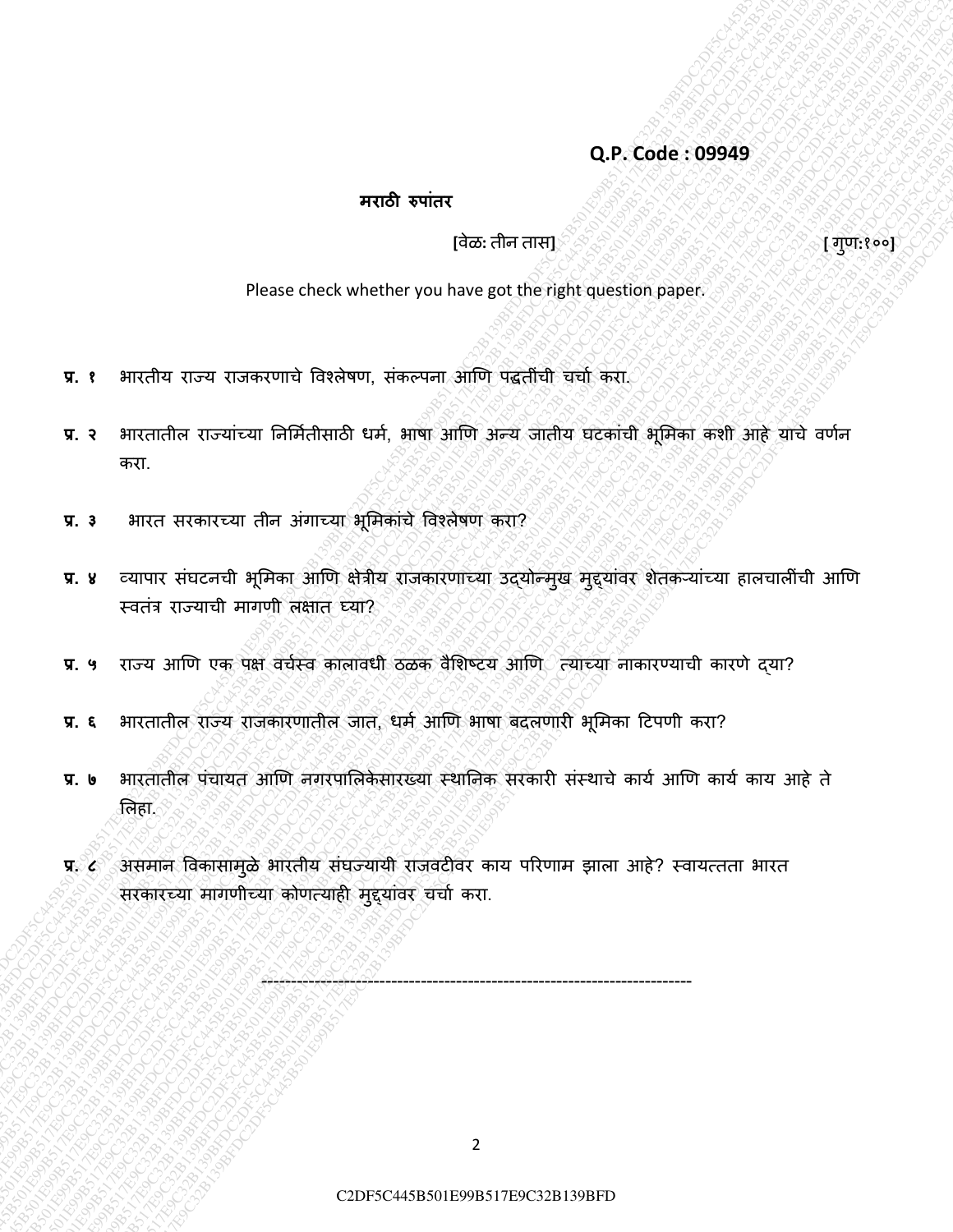# **EXAMPERT-11)**<br> **COMPARATELES.**<br> **COMPARATELES CORRECTES AMADES is all comparative** *COMPARATELES***<br>
(Group - E) (Paper - W) (May-2017)<br>
NA R. 1. Attorney and A Level when the two starts are provided to the interval control EXAMPERT - II)**<br>
POLITICAL SCIENCE<br>
COMPORATION COMPORATION COMPORATION COMPORATION COMPORATION COMPORATION COMPORATION COMPORATION COMPORATION CONTINUES IN THE CONTINUES OF THE CONTINUES OF THE CONTINUES OF THE CONTINUES 1E21DEFF8D6DC36590CFF87AE32<br>
2CFF80DFF8D6DC3612B34E21DEFB9D6DC36<br>
2CFF8D6DC36590CFF89B87AP3(Magnus Theory and The Concernent Transmission Companies of the Case of the Case of the Case of the Case of the Case of the Case of **EXERCE FROM AT PRINT - HI)**<br> **COMPARENT CONTROL ANALYSIS**<br> **COFF8DB-E21 (PRINT - HI) (MARY-2017)**<br>
TIME THERE INSURED ANALYSIS (THE TRIVE IN ANALYSIS (THE TRIVE IS A CONSERVABLE IN ANALYSIS)<br>
R. 1 PARTINE ON EVALUATION CO **EXAMPLEMENT ACTS (SCRIPT)**<br> **COMPARENT CONTINUO DEL CAPADRE DEL CAPADRE DEL CAPADRE DEL CAPADRE DEL CAPADRE DEL CAPADRE DEL CAPADRE DEL CAPADRE DEL CAPADRE DEL CAPADRE DEL CAPADRE DEL CAPADRE DEL CAPADRE DEL CAPADRE DEL C 4E21 Comparably Political Americans**<br> **4C21DEFB9D6DC361AE32B34E21DEFB9D6DC36590CFF89B87AE32B34E21DEFB9D6DC36590CFF89B87AE32B34E21DEFB9D6DC36590CFF8D6DC36590CFF89B87AE32B34E21DEFB9D6DC36590CFF89B87AE32B34E21DEFB9D6DC36590C 4E21 Comparably Political Americans**<br> **4C21DEFB9D6DC361AE32B34E21DEFB9D6DC36590CFF89B87AE32B34E21DEFB9D6DC36590CFF89B87AE32B34E21DEFB9D6DC36590CFF8D6DC36590CFF89B87AE32B34E21DEFB9D6DC36590CFF89B87AE32B34E21DEFB9D6DC36590C 4E21 Comparably Political Americans**<br> **4C21DEFB9D6DC361AE32B34E21DEFB9D6DC36590CFF89B87AE32B34E21DEFB9D6DC36590CFF89B87AE32B34E21DEFB9D6DC36590CFF8D6DC36590CFF89B87AE32B34E21DEFB9D6DC36590CFF89B87AE32B34E21DEFB9D6DC36590C 4E21 Comparably Political Americans**<br> **4C21DEFB9D6DC361AE32B34E21DEFB9D6DC36590CFF89B87AE32B34E21DEFB9D6DC36590CFF89B87AE32B34E21DEFB9D6DC36590CFF8D6DC36590CFF89B87AE32B34E21DEFB9D6DC36590CFF89B87AE32B34E21DEFB9D6DC36590C 4E21 Comparably Political Americans**<br> **4C21DEFB9D6DC361AE32B34E21DEFB9D6DC36590CFF89B87AE32B34E21DEFB9D6DC36590CFF89B87AE32B34E21DEFB9D6DC36590CFF8D6DC36590CFF89B87AE32B34E21DEFB9D6DC36590CFF89B87AE32B34E21DEFB9D6DC36590C 4E21 Comparably Political Americans**<br> **4C21DEFB9D6DC361AE32B34E21DEFB9D6DC36590CFF89B87AE32B34E21DEFB9D6DC36590CFF89B87AE32B34E21DEFB9D6DC36590CFF8D6DC36590CFF89B87AE32B34E21DEFB9D6DC36590CFF89B87AE32B34E21DEFB9D6DC36590C 4E21 Comparably Political Americans**<br> **4C21DEFB9D6DC361AE32B34E21DEFB9D6DC36590CFF89B87AE32B34E21DEFB9D6DC36590CFF89B87AE32B34E21DEFB9D6DC36590CFF8D6DC36590CFF89B87AE32B34E21DEFB9D6DC36590CFF89B87AE32B34E21DEFB9D6DC36590C 4E21 Comparably Political Americans**<br> **4C21DEFB9D6DC361AE32B34E21DEFB9D6DC36590CFF89B87AE32B34E21DEFB9D6DC36590CFF89B87AE32B34E21DEFB9D6DC36590CFF8D6DC36590CFF89B87AE32B34E21DEFB9D6DC36590CFF89B87AE32B34E21DEFB9D6DC36590C 4E2PET - HI)**<br> **4PETERBRACE21DEFB9D6DC3612E1DEFB9D6DC3659CFF89B87AE32B34E21DEFB9D6DC3659CFF89B87AE32B34E21DEFB9D6DC36590CFF89B87AE32B34E21DEFB9D6DC36590CFF89B87AE32B34E21DEFB9D6DC36590CFF89B87AE32B34E21DEFB9D6DC36590CFF89 EXECPREDIT (19)**<br> **COMPORATION CAMPAGES**<br>
COFFEDIDE PORTURE POINT (MARY 2017)<br>
(COFFEDIDE PORTURAL CORPORATION (THE CORPORATION CONTROL)<br>
IN ACCRE CORPORATION (THE CORPORATION CONTROL)<br>
CALCA CORPORATION CONTROLLED CONTRO 4E21DEFB9D6DC36590CFF89B87AE32B34E21DEFB9D6DC36590CFF89B87AE32B34E21DEFB9D6DC36590CFF89B87AE32B34E21DEFB9D6DC36590CFF89B87AE32B34E21DEFB9D6DC36590CFF89B87AE32B34E21DEFB9D6DC36590CFF89B87AE32B3 M.A. (Part. – II)<br>
POLITICAL SCIENCE<br>
COmposition Political Amalysis<br>
(Group – E) (Paper. IV) (May-2017)<br>
There Treevelays (2011)<br>
VR. 1 Accounts of the National Property and the system and the system of the system of the **EXAMPERT - III)**<br> **COMParation PSICENCE**<br> **COMParation PSICENTRE PSICE (2003)**<br> **CFF COBP - EXAMPERT PSICE ACTIVE (2003)**<br>
WELL EXAMPER PORT IVON (MAY-221)<br>
WELL EXAMPER ACTIVE (2003) THE THE THE REST SERVER PROPERTY CONT M.A. [Part - II]<br>
POLITICAL SCIENCE<br>
(Group - E) (Paper - IV) (May-2017)<br>
Hose check whether was have controlled and the method of the method of the method of the method of the method of the method of the method of the met M.A. (Part – II)<br>
POLITICAL SCIENCE<br>
Comparative Political Analysis<br>
(Group – E) (Paper- IV) (May 2017)<br>
Nis Lamouren and the substitute political and right quasitom page.<br>
21 Alexandre Material and the started and the sta

### **Q.P. Code : 13581**

#### **[Time: Three Hours] [ Marks:100]**

Please check whether you have got the right question paper.

- N.B: 1. Answer any 4 questions in all.
	- 2. All questions carry equal marks.
- **Q. 1** Examine the Nature and Scope of Comparative Politics.
- **Q. 2** Argue Systems Theory and Dependency theories with appropriate examples
- **Q. 3** Debate the structure and the functioning of Welfarism and Corporatism in India.

---------------------------------------------------------------------------

- **Q. 4** Evaluate the Patterns of Political culture.
- **Q. 5** Comment briefly on Political modernization.
- **Q. 6** Discuss on Elitist and Pluralist perspective in Political analysis?
- **Q. 7** What is unconventional forms of Political participation?
- **Q. 8** Critically discuss the Functionalist theories of Cooperation,